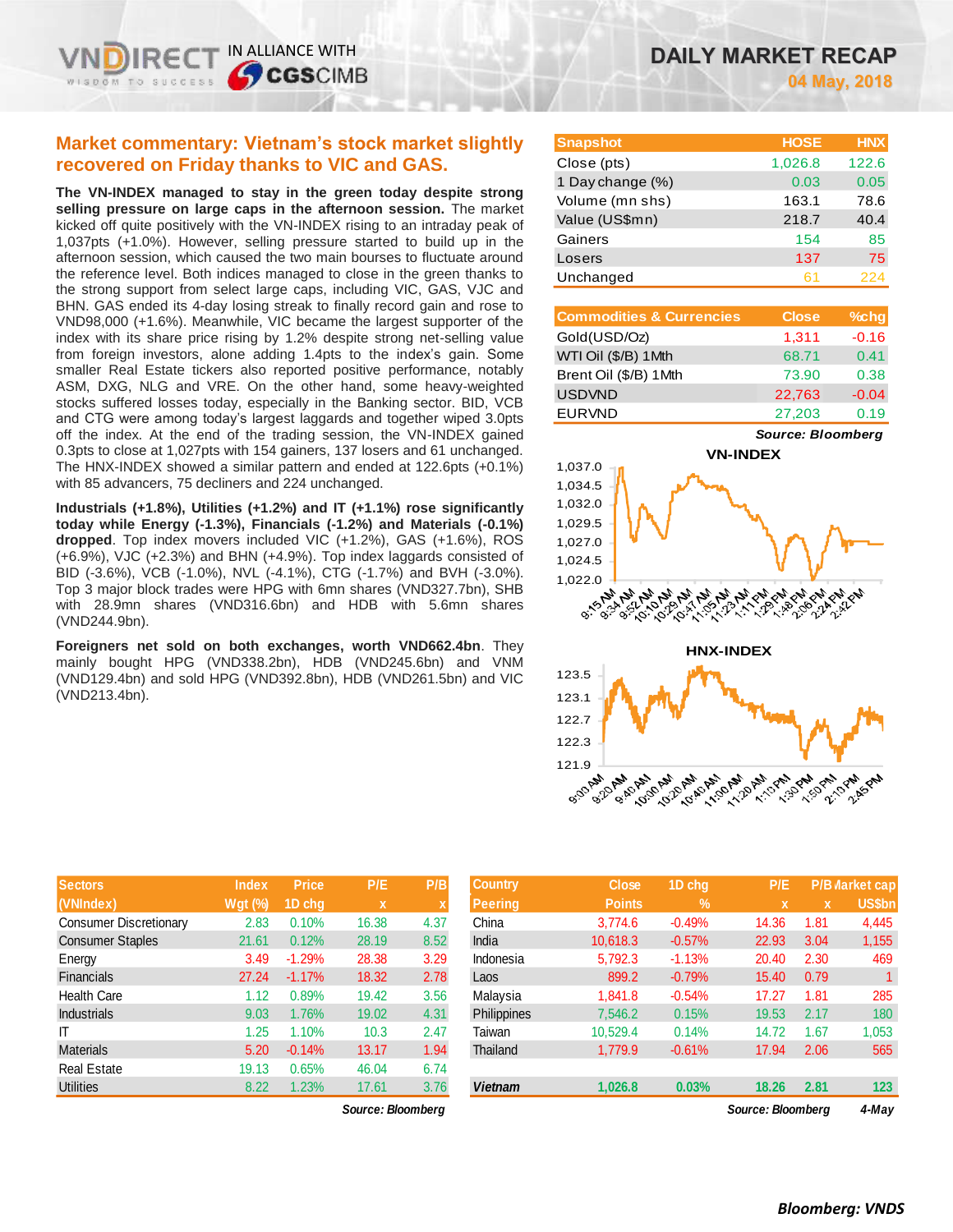## **Market News**

**Oil traded near US\$68 a barrel amid growing expectations that U.S. President Donald Trump will withdraw from a nuclear accord with Iran**, threatening crude exports from OPEC's thirdlargest producer. Futures in New York were little changed this week. Iranian Foreign Minister Mohammad Javad Zarif accused the U.S. of "bullying" businesses into putting off investments in the Middle East nation, days before Trump decides whether to pull out from the accord. A withdrawal would reintroduce sanctions on the Islamic Republic. "This will be the main issue preoccupying the oil market, with fundamental factors such as stock levels and production data taking a back seat until this has been resolved," said Carsten Fritsch, an analyst at Commerzbank AG in Frankfurt. Oil price increases in recent weeks have been driven by speculation over the fate of the nuclear deal, as well as rising geopolitical tensions in other parts of the Middle East. Crude has also been bolstered by the OPEC and its allies including Russia persisting with output curbs to clear a global glut. *(Bloomberg)*

**Industrial growth soared in the first four months of 2018**. Vietnam's industrial production index (IPI) posted a significant 11.4% growth rate in 4M2018, much higher than the 6.6% increase in the same period last year. According to the General Statistics Office, the period's strong IPI growth was attributed to the fact that many industrial firms have taken advantage of the State policies that cut off business conditions and speeded up administrative reforms to expand their operations. In the January-April period, the manufacturing and processing sector, which accounts for nearly 80% of overall industrial value, saw the strongest growth with 14%, compared to 9.5% in the same period last year, GSO said. *(Vietnamnews.vn)*

**Micro foreign-invested businesses flock to Vietnam.** Many foreign-registered investment projects capitalized at several millions of dollars each have been set up in Vietnam. Economists have warned that the existence of the micro enterprises will cause difficulties for domestic ones. The Foreign Investment Agency (FIA) reported that in 3M2018, average investment capital for each foreign invested project was only US\$3.4mn, equal to just one-third of that in 2014 (US\$10.43mn for every project). Nguyen Mai, former Deputy Minister of Planning and Investment, warned that the average investment capital per project is getting smaller, including micro projects capitalized at US\$1-2mn. Nguyen Van Toan, Deputy Chair of the Vietnam Association of Foreign Invested Enterprises (VAFIEs), thinks that small projects should be undertaken by Vietnamese investors. Another question raised was whether the smaller scale of FDI projects means that Vietnam's investment environment is not attractive enough. Pham Si An from the Vietnam Economics Institute said that small and micro FIEs are mostly satellite enterprises of large corporations. Big foreign investors tend to bring satellite enterprises with them when coming to Vietnam, so Vietnamese enterprises don't have the chance to join large corporation's production chains. This is one of the reasons why Vietnam's support industries remain underdeveloped. *(En.vietnamnet.vn)*

## **Notable Corporate Events**

**Vinhomes JSC (VHM VN - unlisted) - 1Q2018 business results:** For 1Q2018, VHM reported VND10,535bn in net revenue (+212% YoY) and VND2,859bn in gross profit (+100% YoY). At the bottom line, the company recorded VND3,986bn in EAT (+419% YoY). *(Ndh.vn and Vinhomes.vn)*

**Vietnam National Petroleum Group (PLX VN) - 1Q2018 business results:** PLX reported 1Q2018 total revenue of VND45,442bn (+27% YoY) and EAT of VND1,003bn (-9% YoY), according to the company's financial statements. *(Bloomberg)*

*<to be continued>*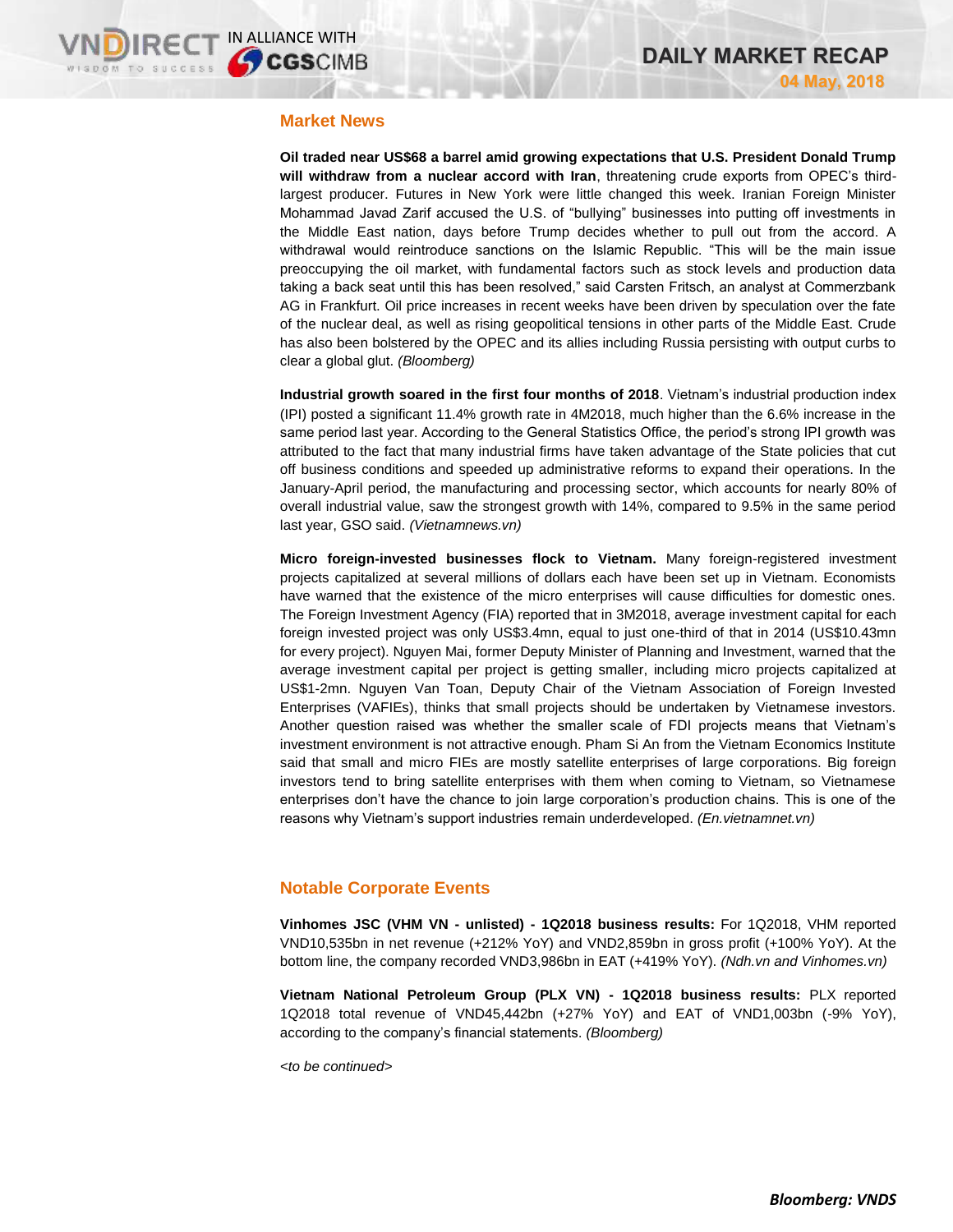# RECT IN ALLIANCE WITH VN WISDOM TO SUCCESS

# **DAILY MARKET RECAP**

**04 May, 2018**

# **COVERAGE SUMMARY**

| Ticker          | <b>Close</b><br>price | <b>Adjusted</b><br>target<br>price | <b>Upside</b> | Recom-<br>endation | <b>Investment thesis summary/Update</b>                                                                                                                                                                                                                                                                                                                                                                                                                                                                 | <b>Latest</b><br>report |
|-----------------|-----------------------|------------------------------------|---------------|--------------------|---------------------------------------------------------------------------------------------------------------------------------------------------------------------------------------------------------------------------------------------------------------------------------------------------------------------------------------------------------------------------------------------------------------------------------------------------------------------------------------------------------|-------------------------|
| PC <sub>1</sub> | 32,200                | 42,100                             | 30.7%         | <b>ADD</b>         | Positive outlook for 2018 with surge in revenue thanks to: (1) New<br>contribution from My Dinh Plaza II and (2) commissioning of two new<br>hydropower plants in Q4, 2017.                                                                                                                                                                                                                                                                                                                             | <b>Link</b>             |
| <b>LPB</b>      | 14,300                | 19,600                             | 37.1%         | ADD                | 1. Unique distribution advantage with more than 1000 PTOs across<br>country. Will be able to maintain strong credit growth thanks to good capital<br>buffer (CAR ~13%) and strong liquidity (LDR ~80%).<br>2. FY18 YE P/B cheap relative to peers.                                                                                                                                                                                                                                                      | Link                    |
| <b>TDH</b>      | 14,300                | 15,900                             | 11.2%         | <b>HOLD</b>        |                                                                                                                                                                                                                                                                                                                                                                                                                                                                                                         |                         |
| <b>DCM</b>      | 11,800                | 16,200                             | 37.3%         | ADD                | 1. Recovery in ASP (+6% in 2017 from low level in '16) and volume (+9% in<br>2017, supported by exporting activities), driven by recovery in agriculture<br>sector and global urea price cycle.<br>2. Gas price subsidy from PVN until the end of 2018 (guaranteeing ROE at<br>minimum 12%), preferential income tax rate of 5%<br>3. Possible change in VAT policy could reduce COGS and improve margins<br>by $2-3%$ pts.<br>4. PVN plans to divest 24.6% stake by 2018 which will add to free-float. |                         |
| <b>VJC</b>      | 177,000               | 183,400                            | 3.6%          | <b>HOLD</b>        | 1. VJC maintained strong Q3 transport and ancillary revenue growth of<br>34.4% YoY to touch VND6,185bn.<br>2. Delays in aircraft deliveries proved management's operational mettle,<br>pushing operational efficiency to new heights.<br>3. 2018 core net profit could touch VND6,574bn (+92.4% YoY)<br>1. NLG is well aligned with the new property market orientation. NLG<br>focuses on durable-demand products (affordable and social apartments<br>and landed properties).                         | Link                    |
| <b>NLG</b>      | 35,000                | 31,850                             | $-9.0%$       | <b>HOLD</b>        | 2. FY2017 net revenue is forecasted at VND3,454 billion (+36.3% yoy) and<br>NPATMI at VND544 billion (+58% yoy). For 2018, revaluation of Hoang<br>Nam project will secure strong EAT growth. However, the share price is<br>reasonable this year.<br>3. Upside for the stock will come in 2018 as major projects are going to be<br>executed.                                                                                                                                                          | Link                    |
| <b>IMP</b>      | 61,600                | 70,600                             | 14.6%         | <b>HOLD</b>        |                                                                                                                                                                                                                                                                                                                                                                                                                                                                                                         | Link                    |
| <b>PNJ</b>      | 171,000               | 143,700                            | $-16.0%$      | <b>REDUCE</b>      | 1. Largest jewelry retailer with rapid retail footprint expansion<br>2. Robust SSSG in 2017 (25%) and target SSSG FY18 of 12%.<br>3. FY18 EAT is forecasted to grow by 55%                                                                                                                                                                                                                                                                                                                              | Link                    |
| <b>ACV</b>      | 88,200                | 106,000                            | 20.2%         | <b>ADD</b>         | 1. Passenger throughput could grow at more than 15% in the next few<br>years<br>2. Domestic passenger fees will increase by 22.7% yoy in 2018, FY18 EAT<br>to touch VND5,072b (+46.5%)<br>3. 2018 EV/EBITDA 11.9x, below peers average of 15x                                                                                                                                                                                                                                                           | Link                    |
| BFC             | 32,000                | 43,338                             | 35.4%         | ADD                | 1. Leading NPK producer in terms of capacity (current 925k tons, could add<br>200k tons more in the North) and market share (15-16%)<br>2. Long-term growth from expansion strategy to Northern Vietnam<br>(+20%/year in volumes) and overseas market (Cambodia)                                                                                                                                                                                                                                        |                         |
| DRI             | 8,500                 | 17,700                             | 108.2%        | ADD.               | 1. Conservative forecast on FY2018 output.<br>2. Higher corporate tax obligation implies a 16-17% haircut to our 2017 and<br>2018 earnings forecast.<br>3. Slow earnings growth in 2018 but stronger growth expected in 2019<br>4. We reduce our target price by 17% to VND17,700/share mainly due to<br>the expected increase in the future tax burden.                                                                                                                                                | Link                    |
| <b>DPM</b>      | 18,300                | 23,000                             | 25.7%         | ADD                | 1. Gross margin fluctuates following movement in oil prices, 1H17<br>performance hurt by the sharp increase in oil/gas input price<br>2. NH3-NPK expansion projects will contribute to revenue and profit starting<br>from 2018 (expected VND1.2-2trl in revenue and VND150-300bn in profit)<br>3. DPM would benefit the most in case a change in VAT policy is approved<br>(gross margin +3-4% pts.)<br>4. PVN plans to divest 8.6% stake by 2018                                                      | Link                    |
| <b>NVL</b>      | 52,000                | 69,500                             | 33.7%         | <b>ADD</b>         |                                                                                                                                                                                                                                                                                                                                                                                                                                                                                                         | Link                    |
| QNS             | 50,500                | 65,600                             | 29.9%         | ADD                | 1. Sugarcane prices should temper this year, cushioning some of the<br>impact of falling refined sugar prices.<br>2. Soymilk segment expected to regain momentum in 2018.<br>3. We haircut our target price as the sugar segment is still under pressure,<br>but we maintain our ADD rating.                                                                                                                                                                                                            | Link                    |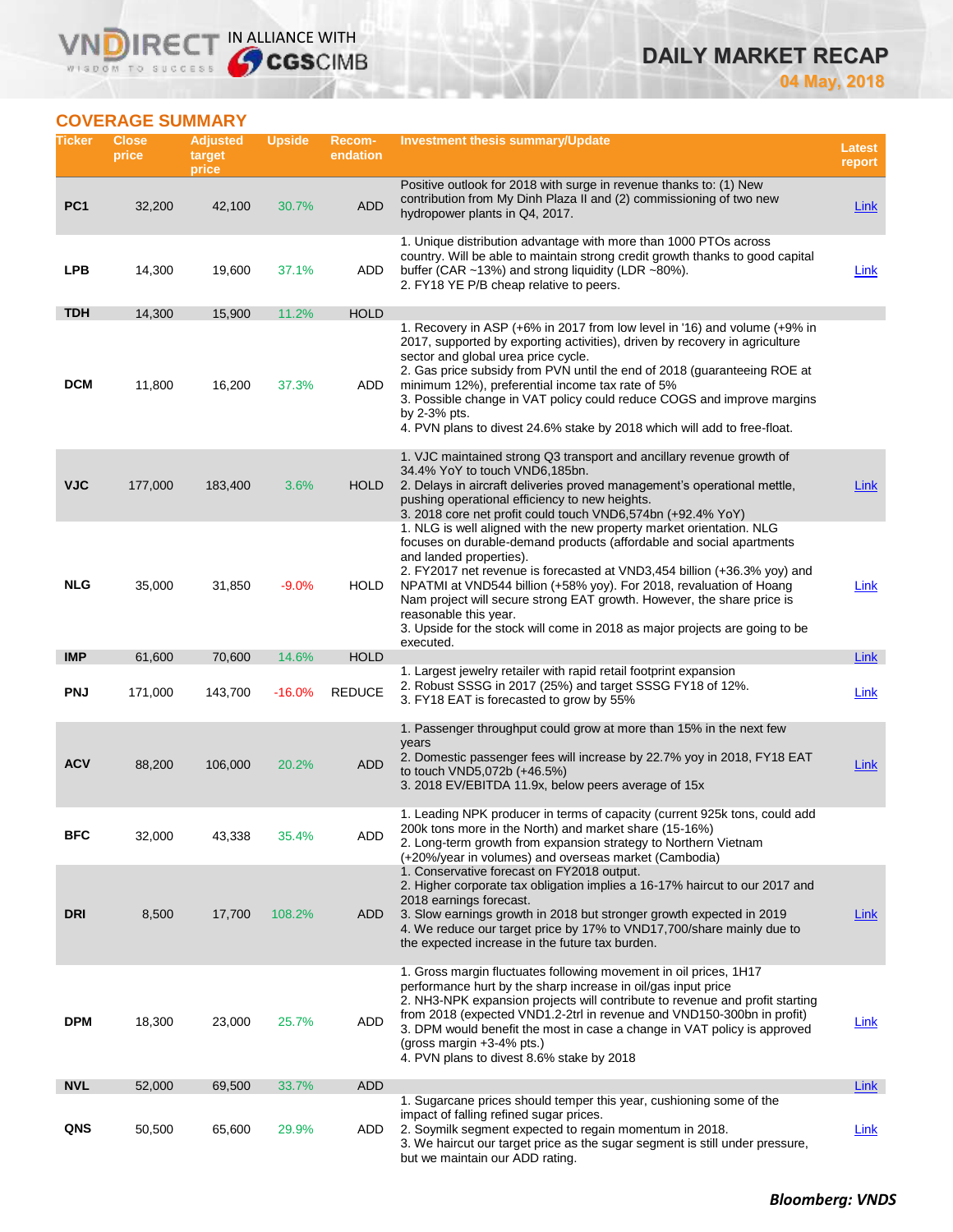# **DAILY MARKET RECAP**

**04 May, 2018**

| Ticker                   | <b>Close</b><br>price | <b>Adjusted</b><br>target<br>price | <b>Upside</b>     | <b>Recom-</b><br>endation | Investment thesis summary/Update                                                                                                                                                                                                                                                                                                                                                                                                                                                                                                                                                                                                                  | <b>Latest</b><br>report |
|--------------------------|-----------------------|------------------------------------|-------------------|---------------------------|---------------------------------------------------------------------------------------------------------------------------------------------------------------------------------------------------------------------------------------------------------------------------------------------------------------------------------------------------------------------------------------------------------------------------------------------------------------------------------------------------------------------------------------------------------------------------------------------------------------------------------------------------|-------------------------|
| <b>SBV</b>               | 30,250                | 40,900                             | 35.2%             | <b>ADD</b>                | 1. The new factory launch will be behind schedule.<br>2. We revise up our DCF-based target price by 5% to VND44,100                                                                                                                                                                                                                                                                                                                                                                                                                                                                                                                               | Link                    |
| <b>CTG</b>               | 28,500                | 20,700                             | $-27.4%$          | <b>REDUCE</b>             |                                                                                                                                                                                                                                                                                                                                                                                                                                                                                                                                                                                                                                                   |                         |
| <b>ACB</b><br><b>DPR</b> | 43,600<br>39,200      | 29,800<br>51,900                   | $-31.7%$<br>32.4% | <b>REDUCE</b><br>ADD      | 1. ASP will stay at high levels in 4Q 2017 and FY2018.<br>2. Surge in 2018 disposal earnings given spike in 9M 2017 rubber wood<br>price.<br>3. Tapping volume rise and disposals to drive FY2018 EAT growth                                                                                                                                                                                                                                                                                                                                                                                                                                      | <b>Link</b>             |
| <b>LTG</b>               | 37,300                | 66,270                             | 77.7%             | <b>ADD</b>                | 1. All segments apart from CPC grew in 3Q<br>2. CPC segment's 22% YoY drop in sales 3Q was an aberration.<br>3. Booming rice exports to China and Philippines should boost Agrifood<br>sales.<br>4. For 2017, we raise our net sales forecast by 7.6% but lower our net profit<br>forecast by 8.7% as a result of a 0.8bps decrease in our forecasted gross<br>margin.<br>5. For 2018, we expect a 7.1% growth in top line to touch VND8,781bn and<br>a 18.4% growth in bottom line to touch VND517bn.                                                                                                                                            | Link                    |
| <b>VCB</b>               | 59,000                | 79,500                             | 34.7%             | ADD                       | 1. VCB is a well-regarded state-owned commercial bank (SOCB) with an<br>extensive network, a critical role in Vietnam's national payment system and<br>leading card issuer.<br>2. Its strong deposit franchise and large client base would support a gradual<br>shift in loan mix to higher-yield segments such as personal lending, in our<br>view.<br>3. Its asset quality is best in class, with well-controlled NPLs and a high<br>provisioning buffer (NPL of 1.1%, loan loss reserve ratio, LLR, of 131% at<br>end-FY17).<br>4. We project an enviable net profit CAGR of 17.7% over FY18-20F, with<br>ROE improving to 20.1% by end-FY20F. | Link                    |
| <b>MBB</b>               | 30,700                | 38,600                             | 25.7%             | <b>ADD</b>                | 1. MBB is looking to push fee income through bancassurance and<br>internet/mobile banking.<br>2. High loan growth to be supported by sufficient capital and funding.<br>3. MBB still trades at a discount to peers.                                                                                                                                                                                                                                                                                                                                                                                                                               | Link                    |
| <b>VSC</b>               | 33,900                | 62,300                             | 83.8%             | ADD                       | 1. 9M2017 revenue reached VND959bn (+21.9% YoY) and net profit<br>touched VND190bn (+0.4% YoY).<br>2. VSC will boost VGP capacity by a third to 800,000 TEU by 2019 through<br>the additional of a new quay crane and a back-end logistics center which is<br>75% complete at the moment.<br>3. 2018 net profit expected to soar to VND360bn (+34.8% YoY).<br>4. Valuation is attractive due to the foreign investors' sell off over the last<br>few weeks. VSC is currently trading at 12M EV/EBITDA 5.6x, well below<br>the peer average of 6.7x.                                                                                               | Link                    |
| <b>VPB</b>               | 52,400                | 68,000                             | 29.8%             | <b>ADD</b>                | 1. VPB delivered ROA of 1.9% and ROE of 24.8% in FY16, the highest<br>returns-on-capital among local peers and impressive even in a regional<br>context.<br>2. FY16 NIM of 7.7% was driven by a shift in loan mix towards higher<br>yielding segments, such as consumer finance, retail, household and micro-<br>SME loans.<br>3. Strong topline growth in FY14-16, complemented by an improvement in<br>operational efficiency on continued investments into technology.<br>4. We expect strong earnings growth in FY17-20F with forecasted net profit<br>CAGR of 25.6% and sustained high average ROE of 22.7%.                                 | <u>Link</u>             |
| <b>TCM</b>               | 19,700                | 30,200                             | 53.3%             | ADD                       | 1. High property value offsets the lack of foreign room.<br>2. Core segments to perform moderately well in 2018.<br>3. We expect that FY18 core-earnings to grow by a robust 45%.                                                                                                                                                                                                                                                                                                                                                                                                                                                                 | Link                    |
| <b>GMD</b>               | 26,650                | 37,500                             | 40.7%             | <b>ADD</b>                | 1. Capacity constraints and tariff pressure due to continued financial<br>pressures in the global shipping industry have led to subdued topline<br>growth so far this year.<br>2. NDP will be the main growth engine for 2018 and beyond as designed<br>capacity skyrockets from 600,000 TEU pa in 2018 to 1.9mn TEU pa by<br>2022.<br>3. GMD is resuming the Gemalink deep water port project.<br>4. Valuation is more than fair as the stock trades at a TTM EV/EBITDA of<br>16.1x, a huge premium to the peer average of 6.7x                                                                                                                  | <u>Link</u>             |
| <b>HPG</b>               | 54,000                | 80,000                             | 48.1%             | ADD                       | 1. Initiate coverage with Add<br>2. Expect higher construction steel consumption by Vietnam in 2018 F<br>3. Ability to sustain and even consolidate its leading market position<br>4. Margin expansion from rising steel prices & soft raw material prices<br>5. HPG's long-steel capacity to double over the next 12 months                                                                                                                                                                                                                                                                                                                      | <u>Link</u>             |

**VNDIRECT IN ALLIANCE WITH**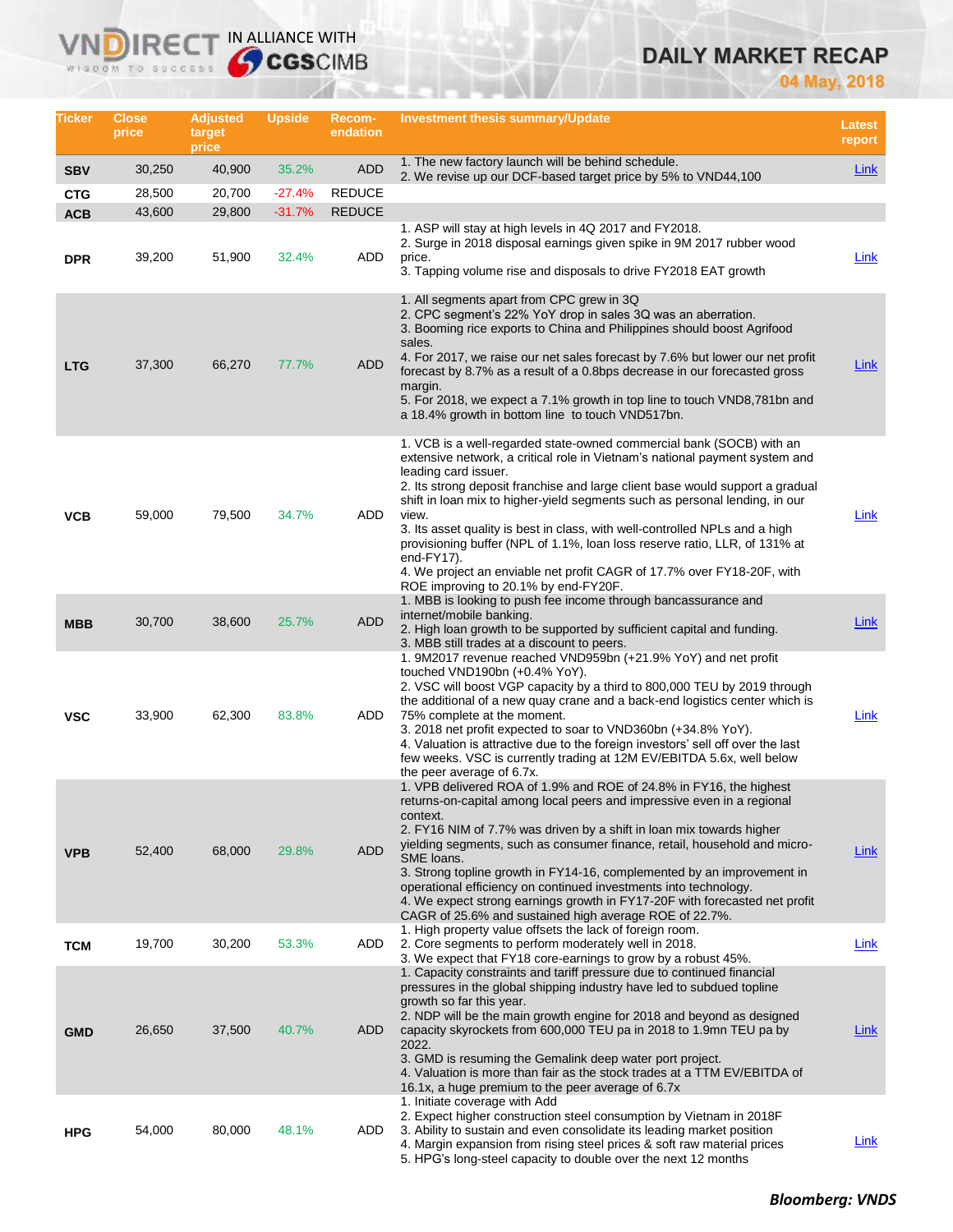# **DAILY MARKET RECAP**

**04 May, 2018**

| <b>Ticker</b> | <b>Close</b><br>price | <b>Adjusted</b><br>target<br>price | <b>Upside</b> | Recom-<br>endation | <b>Investment thesis summary/Update</b>                                                                                                                                                                                                                                                                                                                                                                                                                                                                                                                                                                                                        | <b>Latest</b><br>report |
|---------------|-----------------------|------------------------------------|---------------|--------------------|------------------------------------------------------------------------------------------------------------------------------------------------------------------------------------------------------------------------------------------------------------------------------------------------------------------------------------------------------------------------------------------------------------------------------------------------------------------------------------------------------------------------------------------------------------------------------------------------------------------------------------------------|-------------------------|
| <b>PVT</b>    | 18,000                | 29,900                             | 66.1%         | <b>ADD</b>         | 1. PVT has a chartering profile skewed towards fixed rates, which offers<br>protection against the current low-rate environment, while providing<br>potential upside for recovery.<br>2. PVT has the largest tanker fleet and LPG fleet among Vietnam carriers,<br>and is able to ride on growing demand for fossil fuels and LPG from the civil<br>and industrial sectors.<br>3. The company plans to upsize and rejuvenate its fleet over the next few<br>years to respond to Vietnam's increasing refinery capacity and growing<br>demand for LPG.<br>4. We initiate coverage on PVT with an Add rating and a target price of<br>VND29,900. | Link                    |

**VNDIRECT IN ALLIANCE WITH**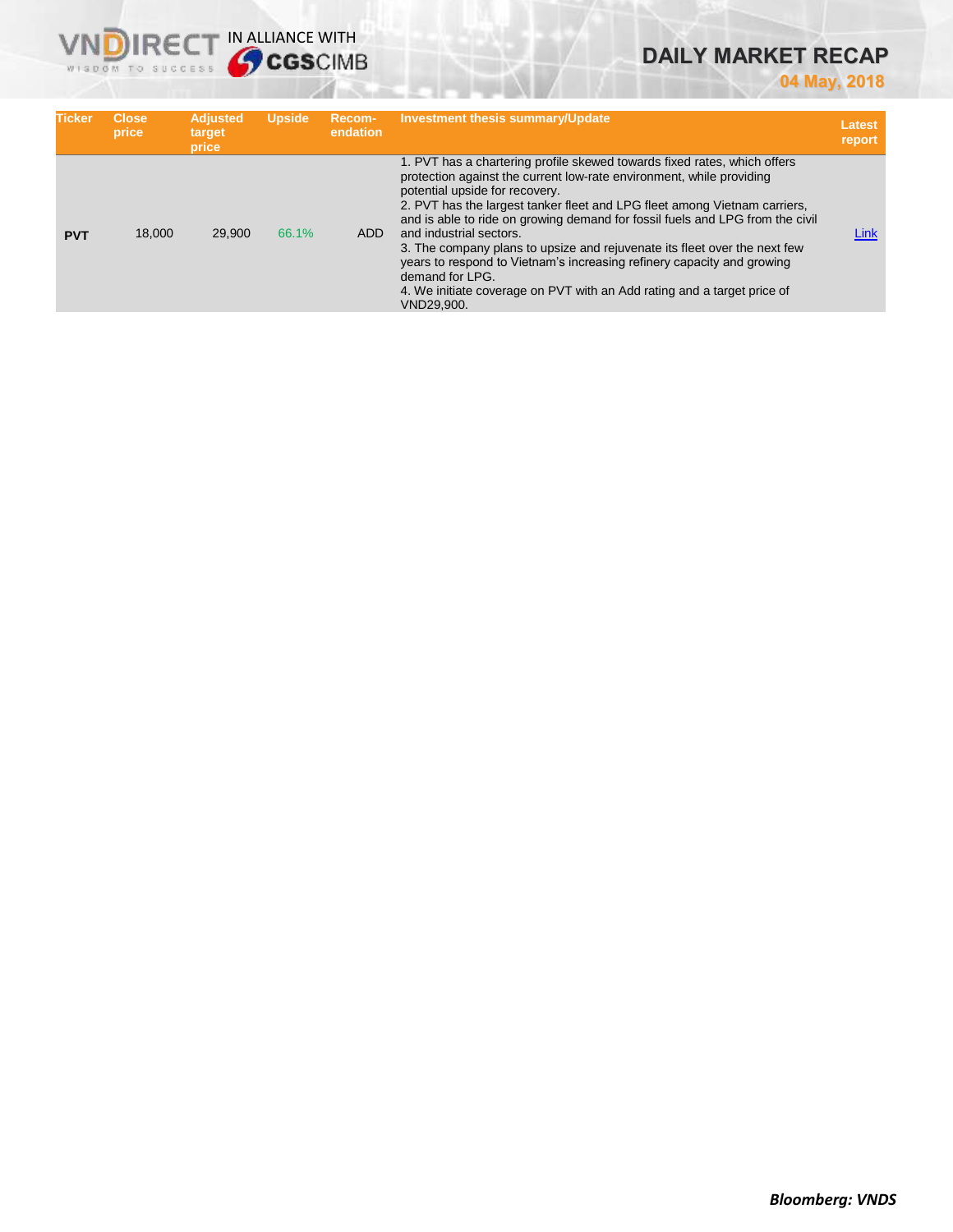# **MARKET MOVEMENTS**

WISDOM TO SUCCESS

m

**IRE** 

| <b>HOSE</b>        |        |       |      |       |              |
|--------------------|--------|-------|------|-------|--------------|
| <b>Top gainers</b> |        |       |      |       | <b>VND</b>   |
| <b>Ticker</b>      | Last   | Chg   | %chq | Vol.  | <b>Index</b> |
|                    | Price  |       |      |       | impact       |
| SC <sub>5</sub>    | 23,000 | 1,500 | 7.0  | 9,390 | 0.008        |
| <b>CMT</b>         | 9,530  | 620   | 7.0  | 80    | 0.002        |
| <b>NAV</b>         | 5,380  | 350   | 7.0  | 20    | 0.001        |
| <b>PNC</b>         | 18,450 | 1,200 | 7.0  | 10    | 0.005        |
| <b>RIC</b>         | 7,400  | 480   | 6.9  | 5,050 | 0.005        |

IN ALLIANCE WITH

| <b>Top losers</b> |              |          |         |        | <b>VND</b>   |
|-------------------|--------------|----------|---------|--------|--------------|
| <b>Ticker</b>     | Last         | Cha      | %chq    | Vol.   | <b>Index</b> |
|                   | <b>Price</b> |          |         |        | impact       |
| <b>TCO</b>        | 10,500       | $-750$   | $-10.6$ | 10     | $-0.009$     |
| <b>UDC</b>        | 3,070        | $-230$   | $-7.0$  | 52,570 | $-0.003$     |
| <b>FDC</b>        | 22,100       | $-1,650$ | $-7.0$  | 5,160  | $-0.023$     |
| <b>DAT</b>        | 13,050       | $-950$   | $-6.8$  | 10     | $-0.015$     |
| <b>TEG</b>        | 6,780        | $-490$   | $-6.7$  | 13,240 | $-0.003$     |

| <b>Top index movers</b> |              |       |                  |         |              |  |  |  |  |
|-------------------------|--------------|-------|------------------|---------|--------------|--|--|--|--|
| <b>Ticker</b>           | Last         | Cha   | %chq             | Vol.    | <b>Index</b> |  |  |  |  |
|                         | <b>Price</b> |       |                  |         | impact       |  |  |  |  |
| VIC                     | 124,500      | 1.500 | 1.2 <sub>2</sub> | 3.21MLN | 1.441        |  |  |  |  |
| <b>GAS</b>              | 98,000       | 1,500 | 1.6              | 686,180 | 1.045        |  |  |  |  |
| <b>ROS</b>              | 73,300       | 4.717 | 6.9              | 196.010 | 0.812        |  |  |  |  |
| <b>VJC</b>              | 177,000      | 4,000 | 2.3              | 507,250 | 0.657        |  |  |  |  |
| <b>BHN</b>              | 108,000      | 5,000 | 4.9              | 3,070   | 0.422        |  |  |  |  |

| <b>Top index laggers</b> |              |          |        |         |              |  |  |  |  |
|--------------------------|--------------|----------|--------|---------|--------------|--|--|--|--|
| <b>Ticker</b>            | Last         | Cha      | %chq   | Vol.    | <b>Index</b> |  |  |  |  |
|                          | <b>Price</b> |          |        |         | impact       |  |  |  |  |
| <b>BID</b>               | 32,500       | $-1,200$ | $-3.6$ | 1.60MLN | $-1.494$     |  |  |  |  |
| <b>VCB</b>               | 59,000       | $-600$   | $-1.0$ | 3.23MLN | $-0.786$     |  |  |  |  |
| <b>NVL</b>               | 52,000       | $-2,200$ | $-4.1$ | 2.35MLN | $-0.685$     |  |  |  |  |
| <b>CTG</b>               | 28,500       | $-500$   | $-1.7$ | 4.31MLN | $-0.678$     |  |  |  |  |
| <b>BVH</b>               | 87,100       | $-2,700$ | $-3.0$ | 143.370 | $-0.669$     |  |  |  |  |

|               | <b>VND</b><br>Top active volume |        |         |              |                 |               | Top active volume    |             |         |               | <b>VND</b>      |
|---------------|---------------------------------|--------|---------|--------------|-----------------|---------------|----------------------|-------------|---------|---------------|-----------------|
| <b>Ticker</b> | Last<br><b>Price</b>            | Chg    | $%$ chq | Vol.         | Index<br>impact | <b>Ticker</b> | Last<br><b>Price</b> | Chg         | $%$ chq | Vol.          | Index<br>impact |
| <b>ASM</b>    | 15.150                          | 950    |         | 6.7 11.22MLN | 0.084           | <b>SHB</b>    | 10.900               | $-100$      |         | -0.9 39.50MLN | 0.000           |
| <b>HAG</b>    | 5,150                           | 330    |         | 6.9 10.09MLN | 0.111           | <b>PVX</b>    | 1.800                | $\mathbf 0$ |         | 0.0 12.61MLN  | 0.000           |
| <b>SBT</b>    | 18.250                          | $-200$ | $-1.1$  | 7.87MLN      | $-0.041$        | <b>ACB</b>    | 43.600               | 100         | 0.2     | 3.17MLN       | 0.000           |
| <b>CTG</b>    | 28,500                          | $-500$ | $-1.7$  | 4.31 MLN     | $-0.678$        | <b>PVS</b>    | 17.200               | 300         | 1.8     | 2.73MLN       | 0.000           |
| <b>MBB</b>    | 30,700                          | 450    | 1.5     | 4.19MLN      | 0.297           | <b>HUT</b>    | 7,300                | 100         | 1.4     | 1.40MLN       | 0.000           |

|                    |       |         |       |              | HNX <sup>1</sup> |                    |       |         |         |              |  |
|--------------------|-------|---------|-------|--------------|------------------|--------------------|-------|---------|---------|--------------|--|
| <b>Top gainers</b> |       |         |       | <b>VND</b>   |                  | <b>Top gainers</b> |       |         |         |              |  |
| Last               | Chg   | $%$ chq | Vol.  | <b>Index</b> | Ticker           | Last               | Chg   | $%$ chq | Vol.    | <b>Index</b> |  |
| <b>Price</b>       |       |         |       | impact       |                  | <b>Price</b>       |       |         |         | impact       |  |
| 23,000             | 1,500 | 7.0     | 9,390 | 0.008        | <b>ACM</b>       | 900                | 100   | 12.5    | 167.100 | 0.000        |  |
| 9,530              | 620   | 7.0     | 80    | 0.002        | <b>CAG</b>       | 61,800             | 5,600 | 10.0    | 100     | 0.000        |  |
| 5,380              | 350   | 7.0     | 20    | 0.001        | CAN              | 27,600             | 2,500 | 10.0    | 1.130   | 0.000        |  |
| 18,450             | 1,200 | 7.0     | 10    | 0.005        | TV3              | 35,700             | 3,200 | 9.9     | 100     | 0.000        |  |
| 7,400              | 480   | 6.9     | 5,050 | 0.005        | TТB              | 19,000             | 1,700 | 9.8     | 1.12MLN | 0.000        |  |
|                    |       |         |       |              |                  |                    |       |         |         |              |  |

| <b>Top losers</b> |                      |          |         |        | <b>VND</b>             | <b>Top losers</b> |                      |          |         |         |                                      |
|-------------------|----------------------|----------|---------|--------|------------------------|-------------------|----------------------|----------|---------|---------|--------------------------------------|
| Ticker            | Last<br><b>Price</b> | Chg      | %chq    | Vol.   | <b>Index</b><br>impact | Ticker            | Last<br><b>Price</b> | Chg      | $%$ chq | Vol.    | <b>VND</b><br><b>Index</b><br>impact |
| TCO               | 10.500               | $-750$   | $-10.6$ | 10     | $-0.009$               | BII               | 700                  | $-100$   | $-12.5$ | 354.750 | 0.000                                |
| UDC               | 3.070                | $-230$   | $-7.0$  | 52,570 | $-0.003$               | <b>PPP</b>        | 9,500                | $-1.000$ | $-9.5$  | 100     | 0.000                                |
| <b>FDC</b>        | 22.100               | $-1,650$ | $-7.0$  | 5,160  | $-0.023$               | SCI               | 7.700                | $-800$   | $-9.4$  | 764     | 0.000                                |
| <b>DAT</b>        | 13.050               | $-950$   | $-6.8$  | 10     | $-0.015$               | <b>INC</b>        | 10.700               | $-1.100$ | $-9.3$  | 100     | 0.000                                |
| TEG               | 6,780                | $-490$   | $-6.7$  | 13,240 | $-0.003$               | <b>NGC</b>        | 10,800               | $-1,100$ | $-9.2$  | 200     | 0.000                                |

|            | Top index movers     |       |      |          | <b>VND</b>      | <b>Top index movers</b> |                      |       |         |         | <b>VND</b>             |
|------------|----------------------|-------|------|----------|-----------------|-------------------------|----------------------|-------|---------|---------|------------------------|
| Ticker     | Last<br><b>Price</b> | Chg   | %chq | Vol.     | Index<br>impact | Ticker                  | Last<br><b>Price</b> | Chg   | $%$ chq | Vol.    | <b>Index</b><br>impact |
| VIC        | 124.500              | 1.500 | 1.2  | 3.21 MLN | 1.441           | <b>ACB</b>              | 43,600               | 100   | 0.2     | 3.17MLN | 0.084                  |
| <b>GAS</b> | 98,000               | 1,500 | 1.6  | 686.180  | 1.045           | <b>PVS</b>              | 17,200               | 300   | 1.8     | 2.73MLN | 0.073                  |
| <b>ROS</b> | 73.300               | 4.717 | 6.9  | 196.010  | 0.812           | VCG                     | 17.500               | 600   | 3.6     | 1.35MLN | 0.072                  |
| <b>VJC</b> | 177,000              | 4,000 | 2.3  | 507.250  | 0.657           | TTB                     | 19,000               | 1,700 | 9.8     | 1.12MLN | 0.055                  |
| <b>BHN</b> | 108,000              | 5,000 | 4.9  | 3.070    | 0.422           | CEO                     | 14,300               | 500   | 3.6     | 941,663 | 0.050                  |

| <b>Top index laggers</b> |                      |          |         |          | <b>VND</b>      | <b>Top index laggers</b> |                      |          |         |                 |                        |
|--------------------------|----------------------|----------|---------|----------|-----------------|--------------------------|----------------------|----------|---------|-----------------|------------------------|
| Ticker                   | Last<br><b>Price</b> | Chg      | $%$ chq | Vol.     | Index<br>impact | Ticker                   | Last<br><b>Price</b> | Chg      | $%$ chq | Vol.            | <b>Index</b><br>impact |
| BID                      | 32.500               | $-1.200$ | -3.6    | L60MLN   | $-1.494$        | <b>SHB</b>               | 10.900               | $-100$   |         | $-0.9$ 39.50MLN | $-0.111$               |
| <b>VCB</b>               | 59,000               | $-600$   | $-1.0$  | 3.23MLN  | $-0.786$        | <b>NVB</b>               | 9.100                | $-300$   | $-3.2$  | 298,410         | $-0.093$               |
| NVL                      | 52,000               | $-2.200$ | -4.1    | 2.35MLN  | $-0.685$        | <b>SHS</b>               | 18,600               | $-400$   | $-2.1$  | 1.07MLN         | $-0.037$               |
| <b>CTG</b>               | 28,500               | $-500$   | $-1.7$  | 4.31 MLN | $-0.678$        | <b>SHN</b>               | 10.100               | $-300$   | $-2.9$  | 85.940          | $-0.036$               |
| <b>BVH</b>               | 87.100               | $-2.700$ | $-3.0$  | 143.370  | $-0.669$        | DHT                      | 43,500               | $-3,500$ | $-7.5$  | 16.295          | $-0.033$               |

| <b>Top active volume</b> |              |          |      |               | <b>VND</b>   |
|--------------------------|--------------|----------|------|---------------|--------------|
| <b>Ticker</b>            | Last         | Cha      | %chq | Vol.          | <b>Index</b> |
|                          | <b>Price</b> |          |      |               | impact       |
| <b>SHB</b>               | 10,900       | $-100$   |      | -0.9 39.50MLN | 0.000        |
| <b>PVX</b>               | 1,800        | $\Omega$ |      | 0.0 12.61MLN  | 0.000        |
| <b>ACB</b>               | 43,600       | 100      | 0.2  | 3.17MLN       | 0.000        |
| <b>PVS</b>               | 17,200       | 300      | 1.8  | 2.73MLN       | 0.000        |
| HUT                      | 7,300        | 100      | 1.4  | 1.40MLN       | 0.000        |

*4-May Source: Bloomberg*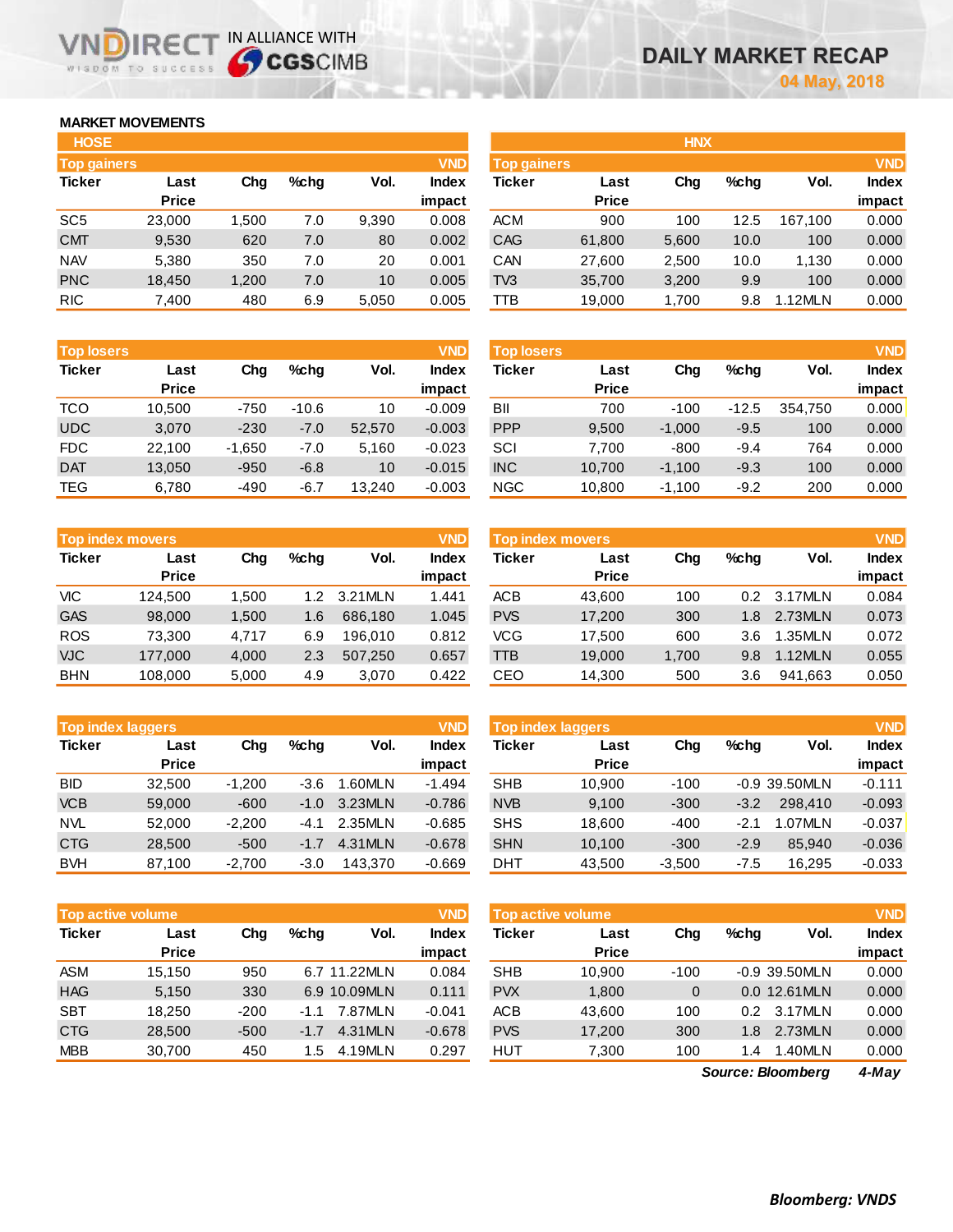## **FOREIGN ACTIVITIES**

| Volume (Mn'shs)       | <b>HOSE</b> | d/d       | <b>HNX</b> | d/d     | Value (VND'bn)        | <b>HOSE</b> | d/d      | <b>HNX</b> | d/d     |
|-----------------------|-------------|-----------|------------|---------|-----------------------|-------------|----------|------------|---------|
| <b>BUY</b>            | 18.0        | $-33.8\%$ | 28.6       | 2258.7% | <b>BUY</b>            | 995.3       | -30.7%   | 316.9      | 1959.1% |
| % of market           | 11.1%       |           | 36.4%      |         | % of market           | 20.5%       |          | 34.5%      |         |
| <b>SELL</b>           | 31.2        | $-21.0\%$ | 28.9       | 1291.6% | <b>SELL</b>           | 1.648.7     | $-25.3%$ | 326.0      | 1037.5% |
| % of market           | 19.3%       |           | 36.8%      |         | % of market           | 34.0%       |          | 35.5%      |         |
| <b>NET BUY (SELL)</b> | (13.18)     |           | (0.3)      |         | <b>NET BUY (SELL)</b> | (653.3)     |          | (9.1)      |         |

*Source: HSX, HNX*



# **Foreign net buy/sell (30 days) in VND'bn**

| <b>2018 ACCUMULATION</b> |  |
|--------------------------|--|
|                          |  |

| -----------------                         |         |                |        |               |                       |           |                |         |               |
|-------------------------------------------|---------|----------------|--------|---------------|-----------------------|-----------|----------------|---------|---------------|
| Volume (MIn'shs)                          |         | HOSE % of 2017 |        | HNX % of 2017 | Value (VND'bn)        |           | HOSE % of 2017 |         | HNX % of 2017 |
| <b>BUY</b>                                | 1.883.9 | 53.1%          | 206.4  | 51.5%         | <b>BUY</b>            | 100.641.3 | 59.6%          | 4,139.5 | 49.7%         |
| % of market                               | 9.8%    |                | 3.7%   |               | % of market           | 17.4%     |                | 2.5%    |               |
| <b>SELL</b>                               | 1.669.6 | 51.3%          | 222.8  | 54.7%         | <b>SELL</b>           | 91.162.9  | 63.1%          | 4.537.2 | 52.7%         |
| % of market                               | 8.7%    |                | 4.0%   |               | % of market           | 15.8%     |                | 2.7%    |               |
| <b>NET BUY (SELL)</b><br>Source: HSX, HNX | 214.3   |                | (16.4) |               | <b>NET BUY (SELL)</b> | 9,478     |                | (397.7) |               |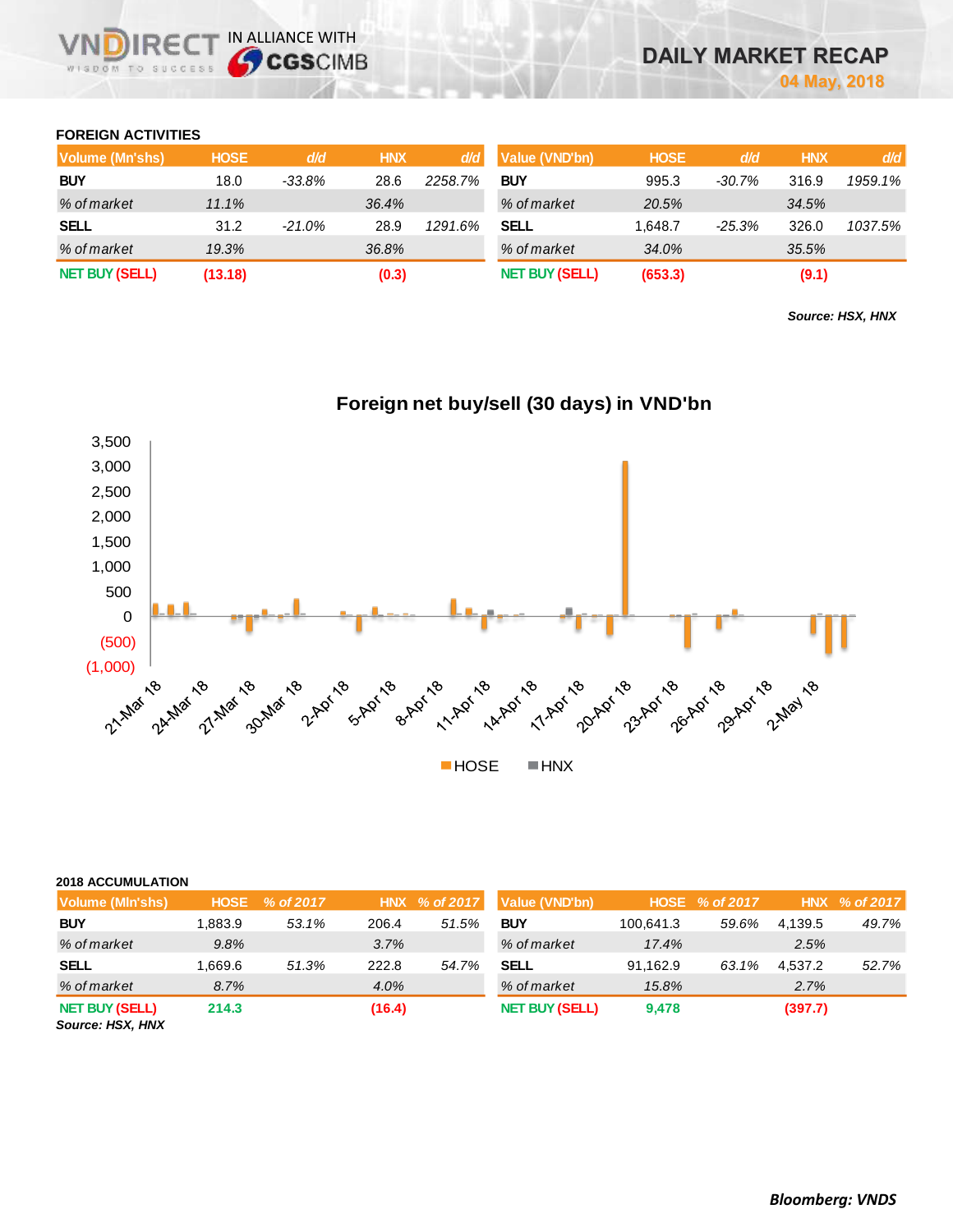## **FOREIGN ACTIVITIES**

WISDOM TO SUCCESS

**VNDIRECT IN ALLIANCE WITH** 

|               |                               | <b>HOSE</b> |         |       |                 | <b>HNX</b> |                               |        |         |       |                        |  |  |
|---------------|-------------------------------|-------------|---------|-------|-----------------|------------|-------------------------------|--------|---------|-------|------------------------|--|--|
|               | Top buy by foreigners (value) |             |         |       | <b>VND'bn</b>   |            | Top buy by foreigners (value) |        |         |       | <b>VND'bn</b>          |  |  |
| <b>Ticker</b> | Last<br><b>Price</b>          | Chg         | $%$ chg | Value | Index<br>impact | Ticker     | Last<br><b>Price</b>          | Chg    | %chg    | Value | <b>Index</b><br>impact |  |  |
| <b>HPG</b>    | 54.000                        | $-300$      | $-0.55$ | 338.2 | $-0.166$        | <b>SHB</b> | 10.900                        | $-100$ | $-0.91$ | 308.1 | 0.000                  |  |  |
| <b>HDB</b>    | 43,000                        | $-500$      | $-1.15$ | 245.6 | $-0.179$        | <b>VCG</b> | 17,500                        | 600    | 3.55    | 5.8   | 0.000                  |  |  |
| <b>VNM</b>    | 184.000                       | $-1,000$    | $-0.54$ | 129.4 | $-0.528$        | <b>PLC</b> | 20,300                        | $-100$ | $-0.49$ | 0.5   | 0.000                  |  |  |
| <b>NVL</b>    | 52,000                        | $-2,200$    | $-4.06$ | 48.5  | $-0.685$        | <b>SHS</b> | 18,600                        | $-400$ | $-2.11$ | 0.4   | 0.000                  |  |  |
| <b>VJC</b>    | 177,000                       | 4,000       | 2.31    | 45.4  | 0.657           | CEO        | 14,300                        | 500    | 3.62    | 0.4   | 0.000                  |  |  |

|            | <b>VND'bn</b><br>Top sell by foreigners (value) |          |         |       |                 |            | <b>VND'bn</b><br>Top sell by foreigners (value), |        |         |       |                 |
|------------|-------------------------------------------------|----------|---------|-------|-----------------|------------|--------------------------------------------------|--------|---------|-------|-----------------|
| Ticker     | Last<br><b>Price</b>                            | Chg      | %chq    | Value | Index<br>impact | Ticker     | Last<br><b>Price</b>                             | Chg    | %chg    | Value | Index<br>impact |
| <b>HPG</b> | 54.000                                          | $-300$   | $-0.55$ | 392.8 | $-0.166$        | <b>SHB</b> | 10.900                                           | $-100$ | $-0.91$ | 304.7 | 0.000           |
| <b>HDB</b> | 43,000                                          | $-500$   | $-1.15$ | 261.5 | $-0.179$        | <b>VGC</b> | 24,000                                           | 200    | 0.84    | 6.6   | 0.000           |
| VIC        | 124.500                                         | 1,500    | 1.22    | 213.4 | 1.441           | <b>NDN</b> | 15,600                                           | $-900$ | $-5.45$ | 5.1   | 0.000           |
| <b>VNM</b> | 184,000                                         | $-1,000$ | $-0.54$ | 124.1 | $-0.528$        | <b>MAS</b> | 58,000                                           | $-400$ | $-0.68$ | 3.2   | 0.000           |
| <b>VCB</b> | 59,000                                          | $-600$   | $-1.01$ | 104.4 | $-0.786$        | VCG        | 17.500                                           | 600    | 3.55    | 2.1   | 0.000           |

|               | Top net buy by foreigners (value) |          |         |       | <b>VND'bn</b>   | Top net buy by foreigners (value) |                      | <b>VND'bn</b> |         |       |                        |
|---------------|-----------------------------------|----------|---------|-------|-----------------|-----------------------------------|----------------------|---------------|---------|-------|------------------------|
| <b>Ticker</b> | Last<br><b>Price</b>              | Chg      | %chg    | Value | Index<br>impact | Ticker                            | Last<br><b>Price</b> | Chg           | %chg    | Value | <b>Index</b><br>impact |
| <b>VCI</b>    | 93.400                            | 1.400    | 1.52    | 8.2   | 0.061           | <b>VCG</b>                        | 17.500               | 600           | 3.55    | 3.7   | 0.000                  |
| <b>FRT</b>    | 149.000                           | $-8,000$ | $-5.10$ | 7.3   | $-0.117$        | <b>SHB</b>                        | 10,900               | $-100$        | $-0.91$ | 3.3   | 0.000                  |
| <b>VNM</b>    | 184.000                           | $-1.000$ | $-0.54$ | 5.4   | $-0.528$        | CEO                               | 14.300               | 500           | 3.62    | 0.4   | 0.000                  |
| <b>DXG</b>    | 31,500                            | 700      | 2.27    | 3.6   | 0.077           | <b>VCS</b>                        | 119,300              | 400           | 0.34    | 0.3   | 0.000                  |
| <b>SAB</b>    | 219,000                           | 1.700    | 0.78    | 1.3   | 0.397           | IDV                               | 32,200               | $-200$        | $-0.62$ | 0.2   | 0.000                  |

|               | <b>VND'bn</b><br>Top net sell by foreigners (value) |        |         |          |                 |            | <b>VND'bn</b><br>Top net sell by foreigners (value) |          |         |         |                 |  |
|---------------|-----------------------------------------------------|--------|---------|----------|-----------------|------------|-----------------------------------------------------|----------|---------|---------|-----------------|--|
| <b>Ticker</b> | Last<br><b>Price</b>                                | Chg    | $%$ chg | Value    | Index<br>impact | Ticker     | Last<br><b>Price</b>                                | Chg      | $%$ chg | Value   | Index<br>impact |  |
| <b>VIC</b>    | 124.500                                             | 1.500  | 1.22    | $-198.8$ | 1.441           | VGC        | 24.000                                              | 200      | 0.84    | $-6.56$ | 0.000           |  |
| <b>VCB</b>    | 59,000                                              | $-600$ | $-1.01$ | $-100.9$ | $-0.786$        | <b>NDN</b> | 15,600                                              | $-900$   | $-5.45$ | $-5.13$ | 0.000           |  |
| <b>VJC</b>    | 177.000                                             | 4,000  | 2.31    | $-58.1$  | 0.657           | <b>MAS</b> | 58,000                                              | $-400$   | $-0.68$ | $-3.01$ | 0.000           |  |
| <b>HPG</b>    | 54.000                                              | $-300$ | $-0.55$ | $-54.6$  | $-0.166$        | <b>SHS</b> | 18,600                                              | $-400$   | $-2.11$ | $-0.97$ | 0.000           |  |
| <b>VRE</b>    | 46.750                                              | 450    | 0.97    | $-33.6$  | 0.311           | <b>PMC</b> | 54.000                                              | $-1,000$ | $-1.82$ | $-0.48$ | 0.000           |  |

*4-May-18*

*Source: Bloomberg, HOSE, HNX*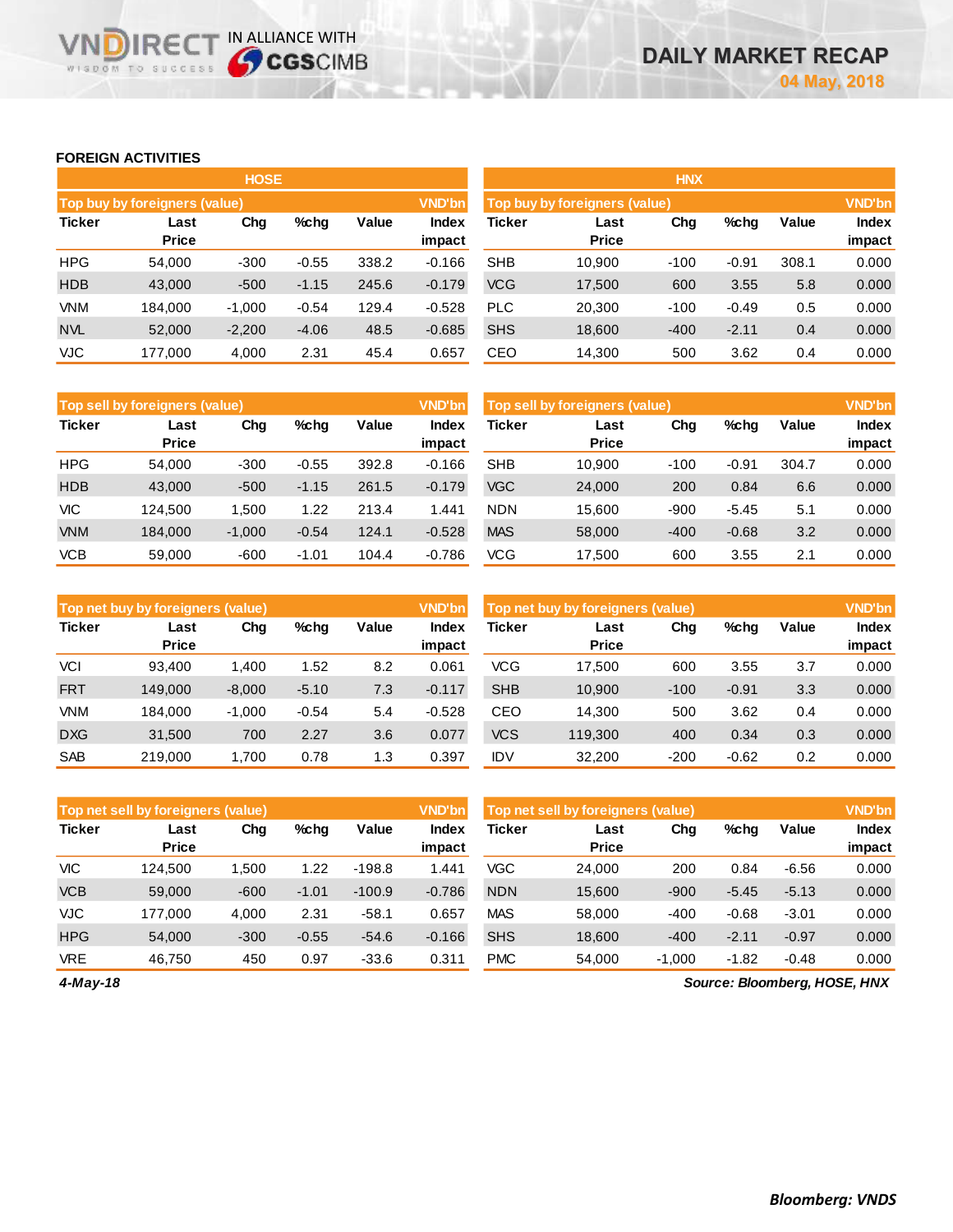# **DAILY MARKET RECAP**

**May, 2018**

# **TOP 60 MARKET CAP STOCKS SNAPSHOT ON HOSE**

VN

m

IR<sub>E</sub>

WISDOM TO SUCCESS

IN ALLIANCE WITH

| No. Ticker | <b>Price</b> |            | Price change (%) |            |                |                |               |      | Mkt. Cap Outs. Vol. Float ratio Avail. Fil Ave. daily vol. | P/E                       | P/B          | <b>ROE</b> | <b>ROA</b> |
|------------|--------------|------------|------------------|------------|----------------|----------------|---------------|------|------------------------------------------------------------|---------------------------|--------------|------------|------------|
|            | <b>VND</b>   | 1M         | 3M               | 6M         | <b>US\$min</b> | <b>MIn'shs</b> | $\frac{9}{6}$ |      | $% (30 \, \text{days-shs})$                                | $\boldsymbol{\mathsf{X}}$ | $\pmb{\chi}$ | %          | $\%$       |
| 1 VIC VM   | 124,500      | $-2.4$     | 42.8             | 106.8      | 14,427         | 2,638          | 49.3          | 18.6 | 3,344,867                                                  | 53.3                      | 9.3          | 16.3       | 2.3        |
| 2 VNM VM   | 184,000      | $-8.0$     | $-11.1$          | 18.6       | 11,731         | 1,451          | 43.9          | 40.4 | 922,555                                                    | 29.5                      | 10.3         | 35.8       | 30.3       |
| 3 VCB VM   | 59,000       | $-19.7$    | $-12.5$          | 40.8       | 9,325          | 3,598          | 22.9          | 9.6  | 3,060,242                                                  | 20.4                      | 3.8          | 19.6       | 1.2        |
| 4 GAS VM   | 98,000       | $-24.6$    | $-19.0$          | 33.3       | 8,240          | 1,914          | 4.2           | 45.5 | 735,796                                                    | 19.0                      | 4.3          | 23.9       | 15.9       |
| 5 SAB VM   | 219,000      | $-3.1$     | $-11.3$          | $-24.5$    | 6,170          | 641            | 10.4          | 39.3 | 73,634                                                     | 30.3                      | 10.5         | 38.3       | 22.9       |
| 6 BID VM   | 32,500       | $-27.5$    | $-3.6$           | 45.1       | 4,881          | 3,419          | 4.4           | 27.3 | 2,318,130                                                  | 16.0                      | 2.3          | 15.1       | 0.6        |
| 7 CTG VM   | 28,500       | $-20.6$    | 1.8              | 52.0       | 4,662          | 3,723          | 15.8          | 0.0  | 7,051,443                                                  | 13.6                      | 1.6          | 12.6       | 0.7        |
| 8 MSN VM   | 91,500       | $-16.8$    | 0.5              | 52.0       | 4,211          | 1,047          | 36.3          | 21.8 | 1,070,028                                                  | 26.5                      | 6.5          | 24.3       | 5.7        |
| 9 VREVM    | 46,750       | $-5.6$     | $-15.2$          | <b>N/A</b> | 3,904          | 1,901          | 100.0         | 16.1 | 2,233,368                                                  | 59.1                      | 3.4          | 5.7        | 5.6        |
| 10 HPG VM  | 54,000       | $-8.5$     | $-11.6$          | 49.2       | 3,598          | 1,517          | 58.8          | 9.2  | 4,497,979                                                  | 9.7                       | 2.4          | 29.8       | 18.1       |
| 11 VJC VM  | 177,000      | $-19.9$    | $-9.0$           | 56.1       | 3,510          | 451            | 53.2          | 4.6  | 829,300                                                    | 15.6                      | 7.5          | 67.1       | 19.7       |
| 12 VPB VM  | 52,400       | $-23.1$    | $-3.3$           | 30.3       | 3,447          | 1,497          | 89.9          | 0.0  | 3,727,523                                                  | 11.5                      | 2.6          | 26.9       | 2.5        |
| 13 PLX VM  | 65,400       | $-20.7$    | $-25.5$          | 14.3       | 3,329          | 1,159          | 6.3           | 10.2 | 901,780                                                    | 22.4                      | 3.7          | 17.1       | 6.0        |
| 14 BVHVM   | 87,100       | $-13.8$    | 8.5              | 72.8       | 2,604          | 680            | 29.1          | 23.6 | 408,307                                                    | 36.7                      | 4.2          | 11.7       | 1.9        |
| 15 MBB VM  | 30,700       | $-15.9$    | $-1.0$           | 35.5       | 2,449          | 1,816          | 61.4          | 0.0  | 6,430,433                                                  | 13.3                      | 1.9          | 15.2       | 1.5        |
| 16 NVL VM  | 52,000       | $-32.5$    | $-16.4$          | 10.8       | 1,953          | 855            | 32.7          | 38.2 | 2,631,290                                                  | 20.5                      | 3.4          | 18.7       | 4.7        |
| 17 HDB VM  | 43,000       | $-7.5$     | $-6.5$           | <b>N/A</b> | 1,853          | 981            | 100.0         | 1.8  | 3,359,062                                                  | 22.0                      | 3.0          | 14.9       | 1.0        |
|            |              |            |                  |            |                |                |               |      |                                                            |                           |              |            |            |
| 18 ROS VM  | 73,300       | $-34.8$    | $-45.7$          | $-58.9$    | 1,828          | 568            | 27.0<br>76.7  | 47.3 | 1,475,114                                                  | 49.0                      | 7.3          | 16.1       | 9.1        |
| 19 MWG VM  | 101,500      | $-3.2$     | $-19.8$          | $-19.1$    | 1,440          | 323            |               | 0.0  | 394,760                                                    | 12.8                      | 5.4          | 45.3       | 11.7       |
| 20 FPT VM  | 58,800       | $-4.7$     | $-3.6$           | 15.3       | 1,378          | 534            | 71.7          | 0.0  | 1,870,415                                                  | 10.3                      | 2.6          | 27.7       | 11.4       |
| 21 BHN VM  | 108,000      | $-14.4$    | $-27.8$          | 0.8        | 1,100          | 232            | 0.9           | 31.4 | 3,888                                                      | 38.9                      | 6.6          | 17.3       | 6.7        |
| 22 STB VM  | 13,450       | $-13.8$    | $-17.2$          | 21.2       | 1,066          | 1,804          | 94.0          | 13.4 | 9,627,355                                                  | 17.7                      | 1.0          | 5.8        | 0.4        |
| 23 PNJ VM  | 171,000      | $-15.1$    | 13.6             | 62.9       | 812            | 108            | 64.3          | 0.0  | 324,869                                                    | 23.4                      | 5.8          | 32.8       | 19.6       |
| 24 EIB VM  | 15,000       | 2.0        | $-3.8$           | 32.7       | 810            | 1,229          | 83.8          | 0.0  | 693,645                                                    | 16.3                      | 1.3          | 8.0        | 0.8        |
| 25 SSIVM   | 34,250       | $-18.3$    | $-2.4$           | 50.2       | 752            | 500            | 55.3          | 45.0 | 5,773,953                                                  | 13.2                      | 2.0          | 14.2       | 7.1        |
| 26 TPB VM  | 29,800       | <b>N/A</b> | <b>N/A</b>       | <b>N/A</b> | 719            | 549            | 100.0         | 0.0  | <b>N/A</b>                                                 | 17.4                      | 2.6          | 15.9       | 0.8        |
| 27 KDH VM  | 33,750       | $-13.7$    | $-1.6$           | 30.1       | 575            | 388            | 61.1          | 4.3  | 393,794                                                    | 20.1                      | 2.1          | 10.2       | 5.8        |
| 28 DHG VM  | 98,700       | $-13.4$    | 3.7              | 3.0        | 567            | 131            | 31.8          | 2.0  | 345,525                                                    | 22.7                      | 4.6          | 19.5       | 15.9       |
| 29 VCIVM   | 93,400       | $-20.1$    | 7.1              | 49.2       | 492            | 120            | 95.1          | 9.6  | 140,801                                                    | 16.1                      | 3.7          | 30.5       | 13.9       |
| 30 REE VM  | 35,600       | $-9.4$     | $-16.6$          | 8.9        | 485            | 310            | 75.3          | 0.0  | 998,990                                                    | 7.7                       | 1.4          | 19.2       | 10.9       |
| 31 TCH VM  | 30,200       | 43.1       | 43.1             | 91.7       | 469            | 353            | 51.2          | 46.1 | 1,174,818                                                  | 24.7                      | 2.5          | 11.3       | 10.2       |
| 32 CTD VM  | 134,500      | $-8.5$     | $-27.7$          | $-40.2$    | 463            | 78             | 88.0          | 7.1  | 281,433                                                    | 6.6                       | 1.4          | 22.0       | 12.6       |
| 33 SBT VM  | 18,250       | 4.6        | $-12.3$          | $-12.9$    | 447            | 557            | 52.8          | 41.6 | 4,751,602                                                  | 16.4                      | 1.4          | 7.4        | 3.3        |
| 34 DXG VM  | 31,500       | $-16.0$    | 5.9              | 79.0       | 419            | 303            | 71.8          | 6.6  | 3,478,434                                                  | 10.4                      | 2.3          | 24.6       | 10.9       |
| 35 GEX VM  | 35,200       | $-9.0$     | 15.6             | <b>N/A</b> | 413            | 267            | 71.6          | 33.3 | 670,610                                                    | 11.6                      | 2.1          | 22.3       | 6.9        |
| 36 HCM VM  | 71,100       | $-20.3$    | $-13.3$          | 76.9       | 405            | 130            | 38.0          | 41.7 | 499,412                                                    | 11.8                      | 3.3          | 21.4       | 10.8       |
| 37 NT2 VM  | 30,450       | $-1.1$     | $-9.0$           | $1.2$      | 385            | 288            | 32.1          | 26.8 | 530,587                                                    | 11.5                      | 1.7          | 14.6       | 6.8        |
| 38 PDR VM  | 32,000       | $-4.8$     | $-0.8$           | 21.3       | 374            | 266            | 37.4          | 41.7 | 1,467,849                                                  | 16.1                      | 2.9          | 19.7       | 5.5        |
| 39 PAN VM  | 64,500       | $-10.4$    | 34.1             | 89.7       | 341            | 120            | 60.2          | 59.4 | 212,702                                                    | 16.9                      | 2.8          | 14.8       | 7.6        |
| 40 CII VM  | 31,300       | $-0.5$     | $-16.8$          | $-0.5$     | 339            | 246            | 69.2          | 12.8 | 843,767                                                    | 25.9                      | 1.6          | 35.9       | 9.8        |
| 41 GMD VM  | 26,650       | $-11.3$    | $-25.3$          | $-19.3$    | 338            | 288            | 59.6          | 0.0  | 864,523                                                    | 4.6                       | 1.2          | 8.1        | 4.7        |
| 42 HNG VM  | 8,600        | $-5.0$     | 3.6              | 3.9        | 335            | 887            | 44.8          | 47.5 | 2,383,589                                                  | 12.5                      | 0.7          | 5.3        | 1.6        |
| 43 KDC VM  | 35,900       | $-7.1$     | $-19.1$          | $-3.8$     | 324            | 206            | 44.5          | 36.5 | 158,201                                                    | 23.9                      | $1.2$        | 5.5        | 3.3        |
| 44 DPM VM  | 18,300       | $-14.1$    | $-26.5$          | $-11.2$    | 315            | 391            | 35.2          | 26.7 | 662,235                                                    | 12.8                      | 0.9          | 8.7        | 7.0        |
| 45 NLG VM  | 35,000       | $-11.4$    | 11.0             | 36.6       | 290            | 189            | 58.3          | 0.0  | 371,967                                                    | 11.3                      | 2.2          | 19.1       | 7.9        |
| 46 KBC VM  | 13,650       | $-5.9$     | 4.6              | 7.5        | 282            | 470            | 75.2          | 28.9 | 4,018,661                                                  | 10.4                      | 0.8          | 7.3        | 3.8        |
| 47 DCM VM  | 11,800       | $-4.8$     | $-9.2$           | $-2.5$     | 274            | 529            | 24.4          | 44.9 | 563,723                                                    | 11.5                      | 1.0          | 9.5        | 5.0        |
| 48 FRT VM  | 149,000      | <b>N/A</b> | <b>N/A</b>       | <b>N/A</b> | 262            | 40             | 100.0         | 15.3 | <b>N/A</b>                                                 | 21.2                      | 7.5          | 42.9       | 6.8        |
| 49 PPC VM  | 18,250       | $-3.9$     | $-11.0$          | $-12.9$    | 257            | 321            | 24.6          | 33.0 | 239,788                                                    | 6.4                       | 1.0          | 16.1       | 10.8       |
| 50 VND VM  | 26,800       | $-13.3$    | 22.8             | 87.1       | 255            | 216            | 99.5          | 1.2  | 1,997,776                                                  | 12.3                      | 2.1          | 21.2       | 7.1        |
| 51 PVD VM  | 14,750       | $-18.5$    | $-44.3$          | $-7.8$     | 248            | 383            | 48.1          | 24.0 | 1,490,965                                                  | 145.8                     | 0.4          | 0.3        | 0.2        |
| 52 PME VM  | 83,500       | $-0.2$     | 0.6              | <b>N/A</b> | 239            | 65             | 99.0          | 0.0  | 15,193                                                     | 16.8                      | 3.4          | 19.3       | 16.0       |
| 53 HBC VM  | 40,500       | $-15.2$    | $-6.3$           | $-21.2$    | 231            | 130            | 56.2          | 25.4 | 1,678,512                                                  | 6.4                       | 2.3          | 44.5       | 6.8        |
| 54 LGC VM  | 27,000       | 42.1       | 29.8             | 16.4       | 229            | 193            | <b>N/A</b>    | 4.0  | 6,929                                                      | 31.3                      | 2.1          | 6.5        | 1.8        |
| 55 DIG VM  | 21,850       | $-16.3$    | $-8.6$           | 44.7       | 229            | 238            | 84.3          | 9.0  | 2,268,709                                                  | 23.5                      | 1.8          | 7.1        | 3.3        |
| 56 VHC VM  | 55,200       | $-22.0$    | $-4.0$           | 22.9       | 224            | 92             | 28.3          | 61.8 | 517,195                                                    | 8.3                       | 1.7          | 22.7       | 12.7       |
| 57 PVT VM  | 18,000       | $-15.9$    | $-7.7$           | 25.9       | 223            | 281            | 43.9          | 15.2 | 633,108                                                    | 10.8                      | 1.4          | 12.4       | 4.9        |
| 58 HSG VM  | 14,300       | $-37.0$    | $-44.6$          | $-36.4$    | 220            | 350            | 54.3          | 22.8 | 2,261,102                                                  | 5.6                       | 1.0          | 28.8       | 7.9        |
| 59 HT1 VM  | 12,950       | $-10.1$    | $-18.0$          | $-1.9$     | 217            | 382            | 20.0          | 42.7 | 241,185                                                    | 10.7                      | 1.0          | 9.4        | 4.3        |
| 60 TLG VM  | 97,000       | $-2.1$     | $-2.0$           | 1.0        | 215            | 51             | 26.7          | 72.1 | 1,126                                                      | 19.8                      | 4.6          | 24.3       | 18.2       |
|            |              |            |                  |            |                |                |               |      | <b>Source: Bloomberg</b>                                   |                           |              | $4$ -May   |            |